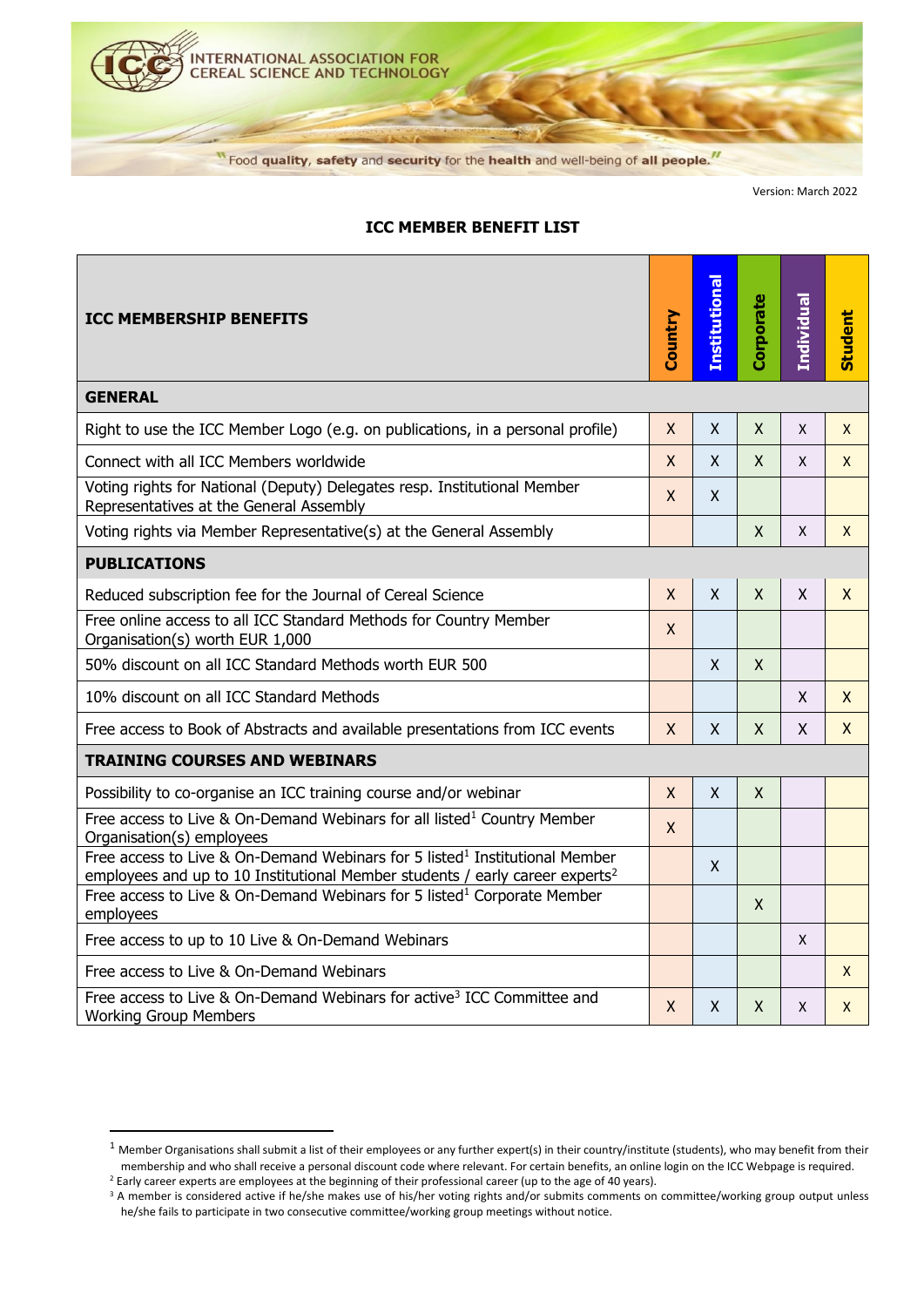| <b>ICC MEMBERSHIP BENEFITS</b>                                                                                                                                       | Country            | <b>Institutional</b> | Corporate          | Individual | <b>Student</b> |  |  |
|----------------------------------------------------------------------------------------------------------------------------------------------------------------------|--------------------|----------------------|--------------------|------------|----------------|--|--|
| <b>EVENTS</b>                                                                                                                                                        |                    |                      |                    |            |                |  |  |
| Act as member in ICC Conference Committees                                                                                                                           | $\mathsf{X}$       | X                    | X                  | X          | X              |  |  |
| Possibility to host and/or co-organise international ICC conferences, congresses,<br>workshops, symposia and/or other events, with support and/or endorsement of ICC | $\pmb{\mathsf{X}}$ | X                    | X                  |            |                |  |  |
| 25% discount for National (Deputy) Delegates on ICC registration fees                                                                                                | $\mathsf{X}$       |                      |                    |            |                |  |  |
| 20% discount for up to 5 listed <sup>1</sup> Institutional Member employees on ICC<br>registration fees                                                              |                    | Χ                    |                    |            |                |  |  |
| 15% discount for up to 5 listed <sup>1</sup> Corporate Member employees on ICC<br>registration fees                                                                  |                    |                      | X                  |            |                |  |  |
| 10% discount on ICC registration fees                                                                                                                                |                    |                      |                    | X          | $\mathsf{X}$   |  |  |
| 25% discount for table-top fee / booth presentation at ICC (online) events                                                                                           | X                  |                      |                    |            |                |  |  |
| 20% discount for table-top fee / booth presentation at ICC (online) events                                                                                           |                    | Χ                    | X                  |            |                |  |  |
| Discount on registration fee for one delegate/member at any ICC endorsed<br>events                                                                                   | X                  | X                    | X                  | X          | $\mathsf{X}$   |  |  |
| <b>ICC STANDARD METHODS</b>                                                                                                                                          |                    |                      |                    |            |                |  |  |
| Get first-hand information about upcoming standards and work progress                                                                                                | X                  | X                    | $\mathsf{X}$       | X          | $\mathsf{X}$   |  |  |
| Join the ICC Technical Committee and/or Technical Working Groups to define<br>new scientific methods                                                                 | X                  | X                    | X                  | X          | Xa             |  |  |
| Exclusive right to have own methods standardised/validated for international use                                                                                     | X                  | X                    | X                  |            |                |  |  |
| Act as independent laboratory in ICC validation projects / ring trials                                                                                               | X                  | $\pmb{\mathsf{X}}$   |                    |            |                |  |  |
| <b>ICC CAREER SUPPORT</b>                                                                                                                                            |                    |                      |                    |            |                |  |  |
| Act as mentor in the ICC Mentoring Programme                                                                                                                         | X                  | X                    | X                  | X          |                |  |  |
| Participation of listed students/early career experts <sup>2</sup> in the ICC Mentoring<br>Programme                                                                 | $\pmb{\mathsf{X}}$ | Χ                    | Χ                  | X          | X              |  |  |
| Offer your professional services via ICC                                                                                                                             | X                  | X                    | X                  | X          | $\mathsf{X}$   |  |  |
| Post a job                                                                                                                                                           | X                  | Χ                    | $\mathsf{X}$       |            |                |  |  |
| Post your CV                                                                                                                                                         | X                  | X                    | $\mathsf{X}$       | Χ          | X              |  |  |
| <b>ICC MARKET SUPPORT</b>                                                                                                                                            |                    |                      |                    |            |                |  |  |
| Show your logo on ICC website with direct link to a member landing page                                                                                              | X                  | Χ                    | X                  |            |                |  |  |
| Publication of new scientific and/or technological findings                                                                                                          | X                  | X                    | X                  |            |                |  |  |
| Announcement of new ICC Standard Methods                                                                                                                             | X                  | X                    | $\pmb{\mathsf{X}}$ |            |                |  |  |

<sup>&</sup>lt;sup>1</sup> Member Organisations shall submit a list of their employees or any further expert(s) in their country/institute (students), who may benefit from their membership and who shall receive a personal discount code where relevant. For certain benefits, an online login on the ICC Webpage is required.

he/she fails to participate in two consecutive committee/working group meetings without notice.

\_\_\_\_\_\_\_\_\_\_\_\_\_\_\_\_\_\_\_\_\_\_\_\_\_\_\_\_

<sup>&</sup>lt;sup>2</sup> Early career experts are employees at the beginning of their professional career (up to the age of 40 years). <sup>3</sup> A member is considered active if he/she makes use of his/her voting rights and/or submits comments on committee/working group output unless